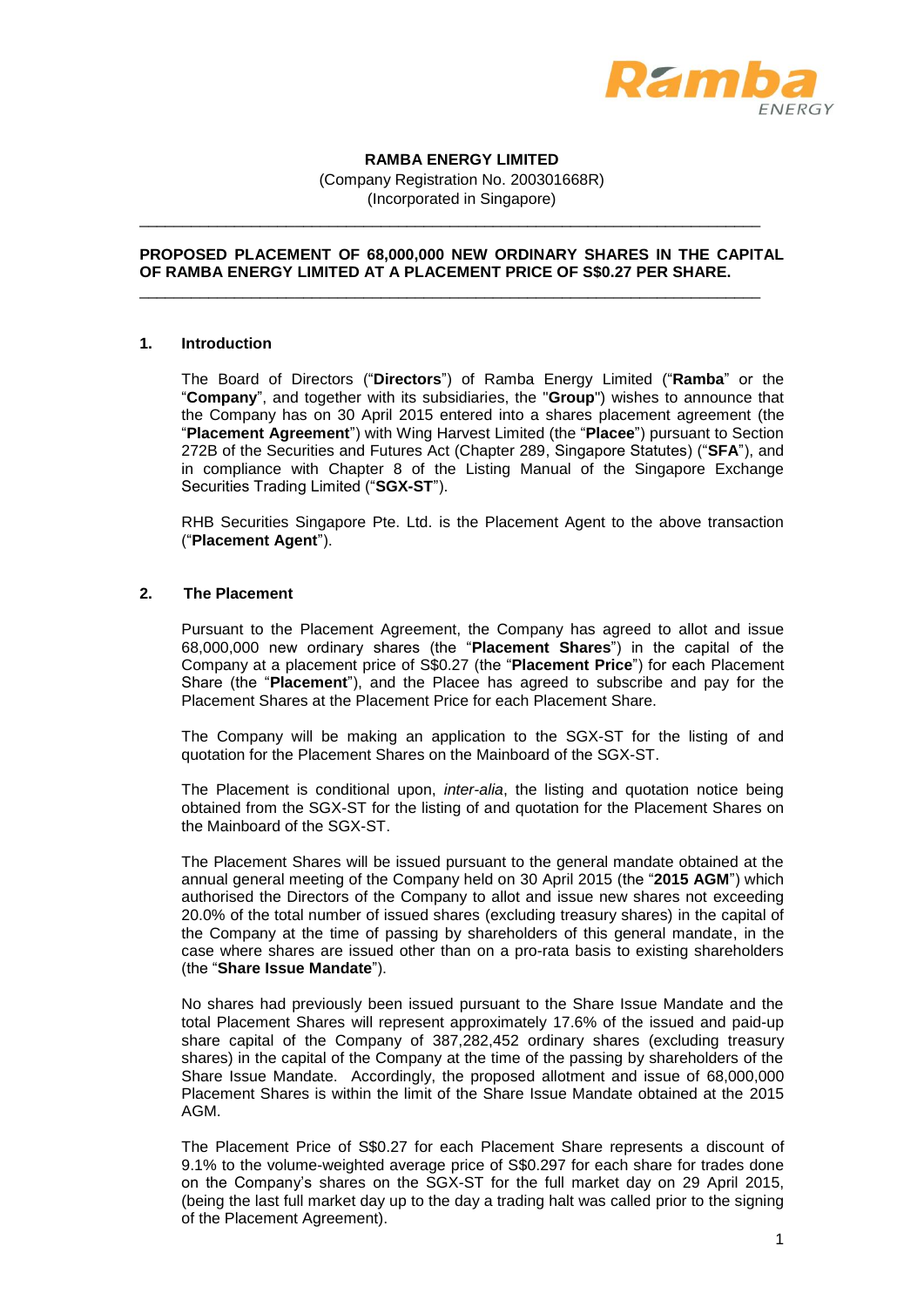At the date of this announcement, the issued and paid-up share capital of the Company consists of 387,282,452 ordinary shares (excluding treasury shares). Upon completion of the Placement, the issued and paid-up share capital of the Company will increase to 455,282,452 ordinary shares and the Placement Shares will represent approximately 14.9% of the Company's enlarged share capital after the completion of the Placement.

There will not be any Prospectus or Offer Information Statement issued in connection with the Placement as the Placement will be made pursuant to the exemption under Section 272B of the SFA.

# **3. About the Placee**

The details of the Placee who has proposed to subscribe for the Placement Shares are as follows:-

| Name of Placee                                                                                                                                      | Number of<br><b>Placement</b><br><b>Shares</b> | Aggregate<br>consideration<br>paid for<br><b>Placement Shares</b> | Percentage of<br>enlarged issued<br>share capital of<br><b>Company after</b><br>the Placement |
|-----------------------------------------------------------------------------------------------------------------------------------------------------|------------------------------------------------|-------------------------------------------------------------------|-----------------------------------------------------------------------------------------------|
| <b>Wing Harvest Limited</b><br>Address: P.O. Box 957,<br>Offshore Incorporations<br>Centre, Road Town,<br>Tortola, British Virgin<br><b>Islands</b> | 68,000,000                                     | S\$18,360,000                                                     | 14.9%                                                                                         |

The Placee is a business company incorporated in the British Virgin Islands (Company Number 1629507). The sole shareholder and director of the Placee is Dr. Clement Wang Kai ("**Wang**"). Wang served as an executive vice president at Overseas Union Enterprises Limited from 2007 to 2010. He has also been a non-executive director at MYP LTD (formerly known as Cougar Logistics Corporation Ltd) since 27 July 2012. Wang is holding the shares in the Placee on trust for Dato' Sri Prof. Dr. Tahir MBA ("**Dato' Sri Tahir**") and his family. Dato' Sri Tahir is a philanthropist and the founder of Indonesia's Mayapada Group and the Mayapada Bank, which is listed on the Jakarta Stock Exchange. Through the Placee, Dato' Sri Tahir is subscribing for the Placement Shares for his own investment purpose.

The Placee, Wang and Dato' Sri Tahir have no prior connections (including any business relationship) with the Company, its Directors and substantial shareholders and each is not a person to whom the Company is prohibited from issuing shares to, as provided for by Rule 812(1) of the Listing Manual of the SGX-ST. As at the date of this announcement, the Placee, Wang and Dato' Sri Tahir do not hold any shares in the Company.

Upon the Placement being completed, the Placee will have an interest in 14.9% of the enlarged issued and paid-up share capital of the Company.

The Placee has warranted and undertaken to the Company not to do or permit or suffer anything to be done which would result in the breach by the Company of any statutory and regulatory requirements pertaining to the issue and allotment of the Placement Shares, including without limitation, the requirements of Section 272B of the SFA and the Listing Manual of the SGX-ST.

# **4. Rationale for the Placement**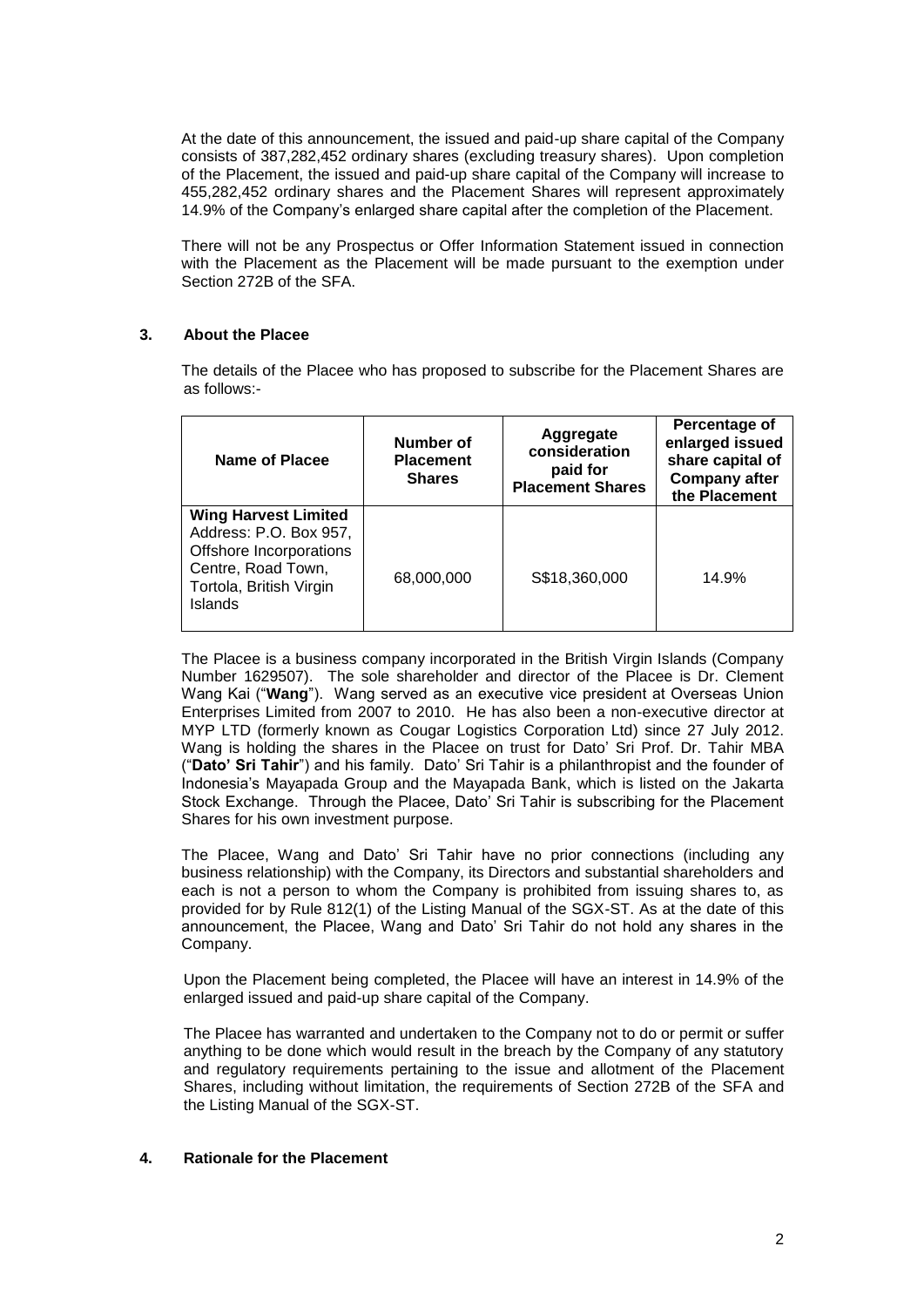The estimated net proceeds from the Placement are approximately S\$17.9 million (after deducting estimated professional fees and expenses of approximately S\$417,000) ("**Net Proceeds**").

The Net Proceeds will be utilised by the Company and its subsidiaries as follows:-

- (a) approximately S\$4.0 million or 22.3% for full repayment of loan and interest from Ortus Holdings Limited, who is a related party;
- (b) approximately S\$10.9 million or 60.9% for the oil & gas business; and
- (c) approximately S\$3.0 million or 16.8% for the general working capital of the Group.

Pending deployment of the Net Proceeds for such purposes, the Net Proceeds may be placed in deposits with financial institutions or invested in short-term money market instruments or used for any other purposes on a short-term basis as the Directors may in their absolute discretion deem fit in the interests of the Group.

The Company will make periodic announcements on the utilisation of the Net Proceeds as and when the Net Proceeds are materially disbursed, and will provide a status report on the use of the Net Proceeds in the Company's annual report.

## **5. Details of the Placement Agreement**

#### *Obligations of the Company*

Under the Placement Agreement, the Company will allot and issue to the Placee the Placement Shares free from all claims, charges, liens and other encumbrances whatsoever and shall rank *pari passu* in all respects with the existing shares save that they will not rank for any dividend, rights, allotments or other distributions, the Record Date of which falls on or before the Completion Date (as defined below). "**Record Date**" means the date fixed by the Company for the purposes of determining entitlements to dividends or other distributions to or rights of holders of shares of the Company.

#### *Obligations of the Placee*

The Placee will subscribe and pay for the Placement Shares at the Placement Price.

#### *Conditions Precedent*

The Conditions Precedent to the parties' obligations under the Placement Agreement are, *inter alia*, as follows:

- (a) the receipt of the listing and quotation notice from SGX-ST for the listing and quotation of the Placement Shares on the Mainboard of the SGX-ST (the "**SGX Approval**");
- (b) any conditions attached to the SGX Approval which is required to be fulfilled on or before the Completion Date (as defined herein) having been fulfilled on or before that date to the satisfaction of the SGX-ST or waived by the SGX-ST; and
- (c) all material approvals, consents, licenses, permits, waivers and exemptions (collectively, "**Approvals**") for the Placement and all Approvals which are material for the carrying on of the business of the Company immediately after the Completion, having been granted by all third parties including all governmental bodies, whether in Singapore or elsewhere, to the Company and/or the Placee (as the case may be) and where any such Approval is subject to conditions, such conditions being reasonably acceptable to the Company and/or the Placee, as the case may be, and if such conditions are required to be fulfilled on or before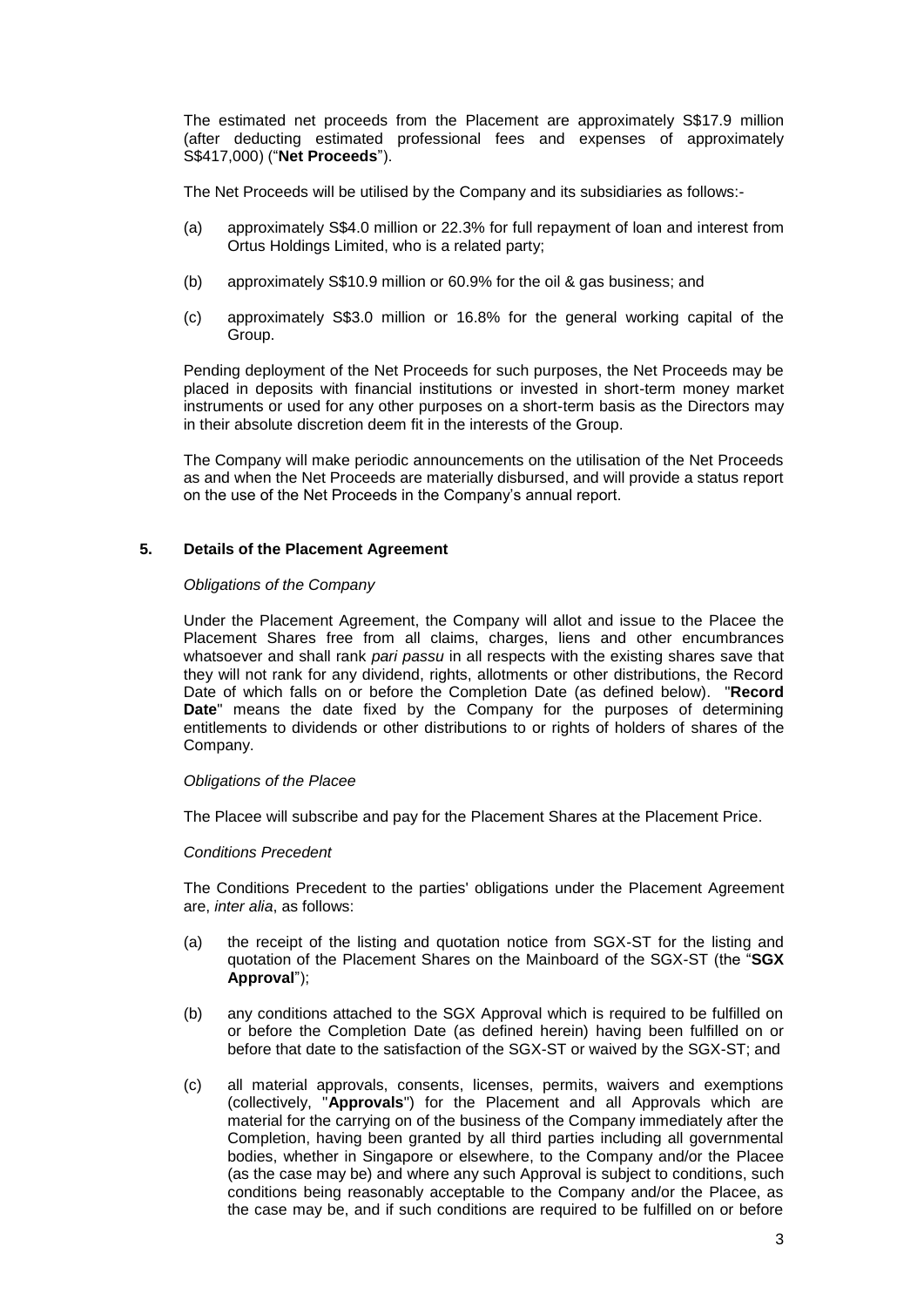the Completion Date, such conditions having been fulfilled on or before the Completion Date, and such Approvals remaining in full force and effect.

# *Completion*

Completion of the Placement shall take place on a date falling within three (3) business days after obtaining the SGX Approval (or, if that day is not a business day, on the next business day), or such other date as the parties may agree in writing ("**Completion Date**").

# **6. Financial Effects of the Placement**

The financial effects of the Placement on the Group are set forth below and were prepared based on the audited consolidated financial statements of the Group for the financial year ended 31 December 2014 ("**FY2014**"), subject to the following assumptions:

- (1) The estimated expenses to be incurred by the Company in connection with the Placement are approximately S\$417,000;
- (2) S\$4.0 million being used for full repayment of a loan from Ortus Holdings Limited, who is a related party;
- (3) For the purpose of computing the net tangible asset ("**NTA**") per share of the Group after the Placement, it is assumed that the Placement was completed on 31 December 2014; and
- (4) For the purpose of computing the earnings per share of the Group after the Placement, it is assumed that the Placement was completed on 31 December 2013.

|                                           | <b>Before the Placement</b> | After the Placement |
|-------------------------------------------|-----------------------------|---------------------|
| capital<br>share<br>Issued<br>(S\$'000)   | 101,133                     | 119,076             |
| Number of issued shares<br>('000)         | 385,262                     | 453,262             |
| NTA per share $(1)$<br>(Singapore cents)  | 16.82                       | 18.26               |
| Loss per share $(2)$<br>(Singapore cents) | (3.24)                      | (2.65)              |

## **Notes:**

- (1) Based on 385,262,452 issued shares before the Placement and 453,262,452 issued shares after the Placement.
- (2) Based on 367,702,195 weighted average number of shares before the Placement and 439,186,757 weighted average number of shares after the Placement, and assuming that part of the Net Proceeds is used for full repayment of the loan from Ortus Holdings Limited, who is a related party.

It should be noted that the abovementioned financial effects have been calculated for illustrative purposes only and do not purport to be indicative or a projection of the results and financial position of the Group after completion of the Placement.